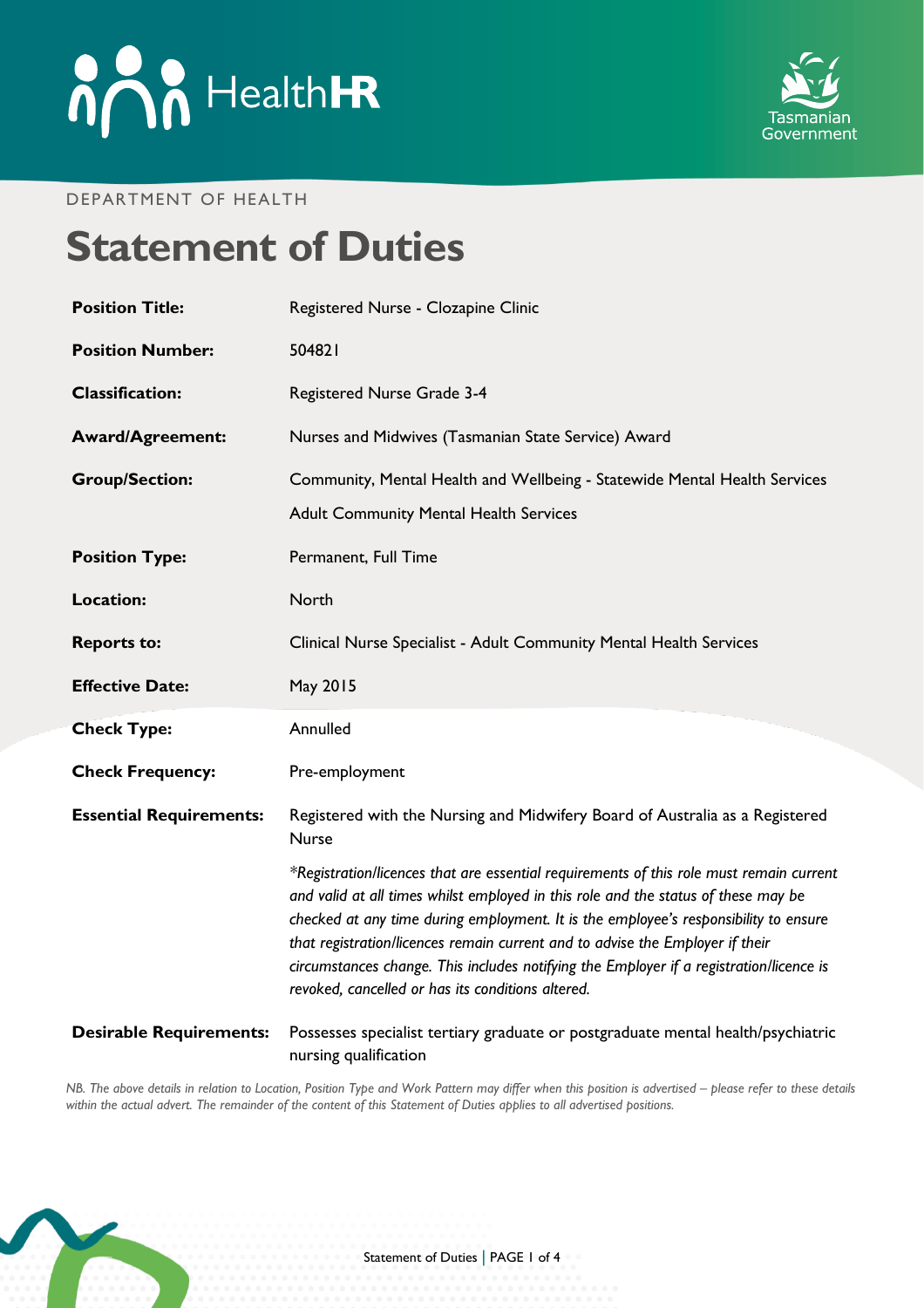

# **Primary Purpose:**

As part of the multidisciplinary team delivering high quality mental health services in accordance with the Mental Health Services Strategic Plan, Mental Health Service principles, National Mental Health Standards, Agency policy, legal requirements and relevant professional competencies, the Clozapine Nurse:

- Is responsible for the efficient and effective prioritisation and coordination of the delivery of clinical care to clients who attend Adult Community Mental Health Services (ACMHS) - North outpatient clinics for depot medication or management of Clozapine medication.
- Collaborates with case managers and administrative staff to formulate and implement quality improvement activities consistent with best practice and consumer focused outcomes.
- Supports the Team Leader, Clinical Nurse Specialist, Clinical Leads and members of the multidisciplinary team to implement policies and procedures consistent with the ACMHS Model of Care.

#### **Duties:**

- 1. Ensure the effective delivery of care to clients of the ACMHS North outpatients' clinics through effective collaboration and consultation with clients, case managers, family/carers and treating doctors.
- 2. Provide effective liaison and communication between the Clozapine Services state-wide, Clozaril Patient Monitoring System (CPMS), Clozapine Connect and other intrastate and interstate Clozapine Centre Nurses.
- 3. Ensure that the treatment and case management of Clozapine clients is executed in accordance with mandatory and recommended monitoring protocols required by the CPMS and outlined in the Clozapine Patient Monitoring System Protocol (2019).
- 4. Safely administer prescribed medication in accordance with legal requirements.
- 5. Keep medical and case management staff advised of the mental and physical health of clients, ensure accurate and timely documentation in file and IPM, and provide other reports as required.
- 6. Monitor the effects and side effects of patient medication in accordance with medical and standing orders, including notification of adverse events to CPMS according to established requirements.
- 7. Conduct and participate in quality improvement, relevant education and clinical research activities and use findings to contribute to improvements in clinical practices and unit management.
- 8. Participate in performance development and clinical supervision and provide orientation to staff, and preceptorship of student nurses as required.
- 9. Adhere to relevant legislation, Australian Nursing and Midwifery Council (ANMC) competencies, Code of Ethics and Code of Professional Conduct and Australian College of Mental Health Nurses (ACMHN) practice standards.
- 10. Actively participate in and contribute to the organisation's Quality & Safety and Work Health & Safety processes, including in the development and implementation of safety systems, improvement initiatives and related training.
- 11. The incumbent can expect to be allocated duties, not specifically mentioned in this document, that are within the capacity, qualifications and experience normally expected from persons occupying positions at this classification level.

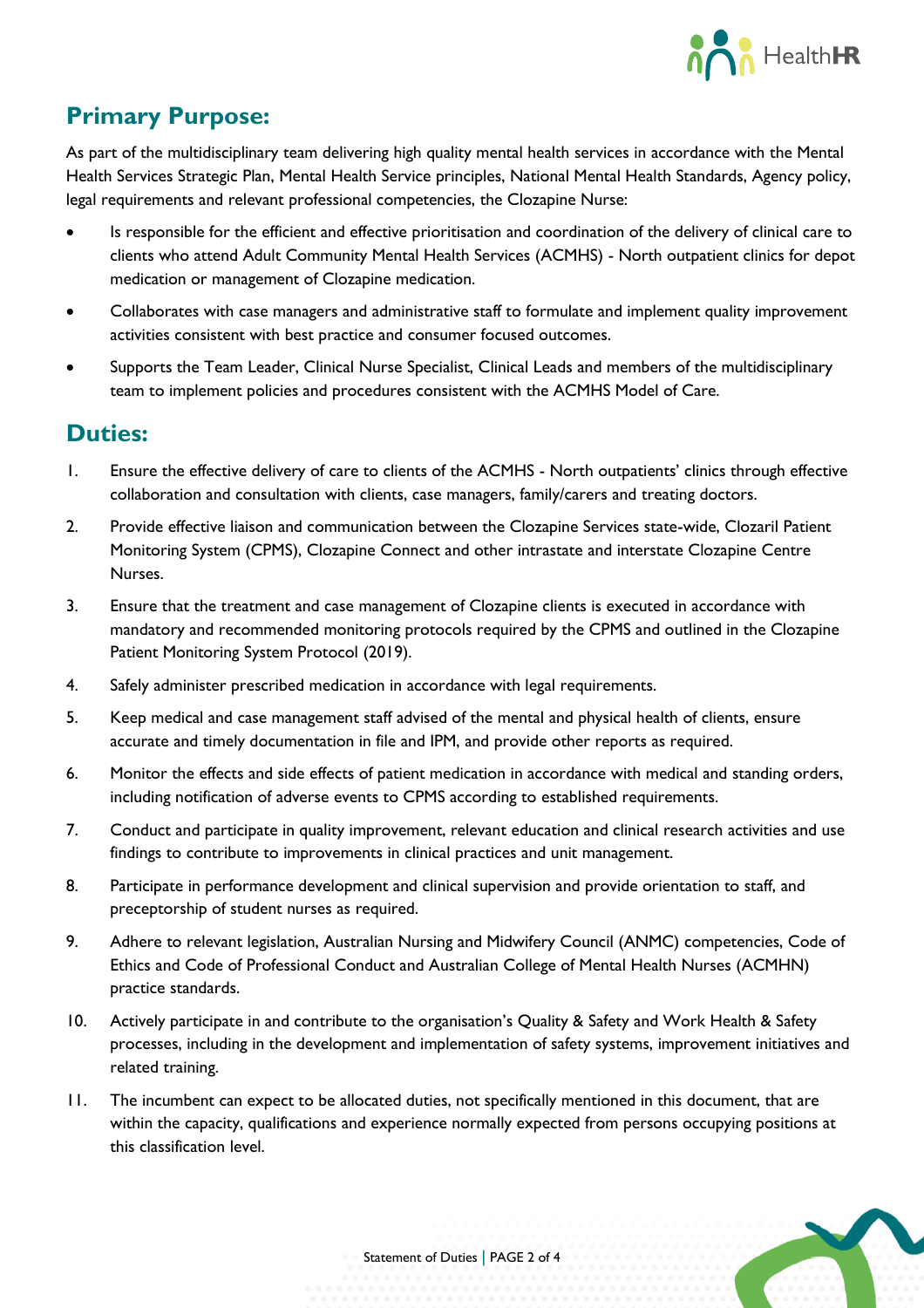

# **Key Accountabilities and Responsibilities:**

- Accepts accountability and responsibility for delivery of a high standard of nursing care within a designated unit.
- Responsible for own practice within professional guidelines and for intervention in instances of unsafe, illegal or unprofessional conduct.
- Acts as a resource person, providing guidance and support to case managers, student nurses and other staff as required.
- Administrative and clinical support and direction is provided by the Clinical Nurse Specialist.
- Professional support and supervision provided by the Team Leader or approved delegate.
- Where applicable, exercise delegations in accordance with a range of Acts, Regulations, Awards, administrative authorities and functional arrangements as mandated by Statutory office holders including the Secretary and Head of State Service. The relevant Unit Manager can provide details to the occupant of delegations applicable to this position.
- Comply at all times with policy and protocol requirements, including those relating to mandatory education, training and assessment.

### **Pre-employment Conditions:**

*It is the Employee's responsibility to notify an Employer of any new criminal convictions during the course of their employment with the Department.*

The Head of the State Service has determined that the person nominated for this job is to satisfy a pre-employment check before taking up the appointment, on promotion or transfer. The following checks are to be conducted:

- 1. Conviction checks in the following areas:
	- a. crimes of violence
	- b. sex related offences
	- c. serious drug offences
	- d. crimes involving dishonesty
- 2. Identification check
- 3. Disciplinary action in previous employment check.

## **Selection Criteria:**

- 1. Experience and demonstrated competence as a registered mental health nurse, with the ability to manage and coordinate depot and Clozapine outpatients' clinics for clients of the ACMHS.
- 2. Demonstrated knowledge of the ACMHS Model of Care including assertive case management, triage and mental health assessment, clinical risk management, and crisis intervention within the community setting.
- 3. Demonstrated high level written, oral and interpersonal communication skills, including the ability to work effectively in a multidisciplinary team environment, and communicate effectively with other mental health staff and primary health care providers.